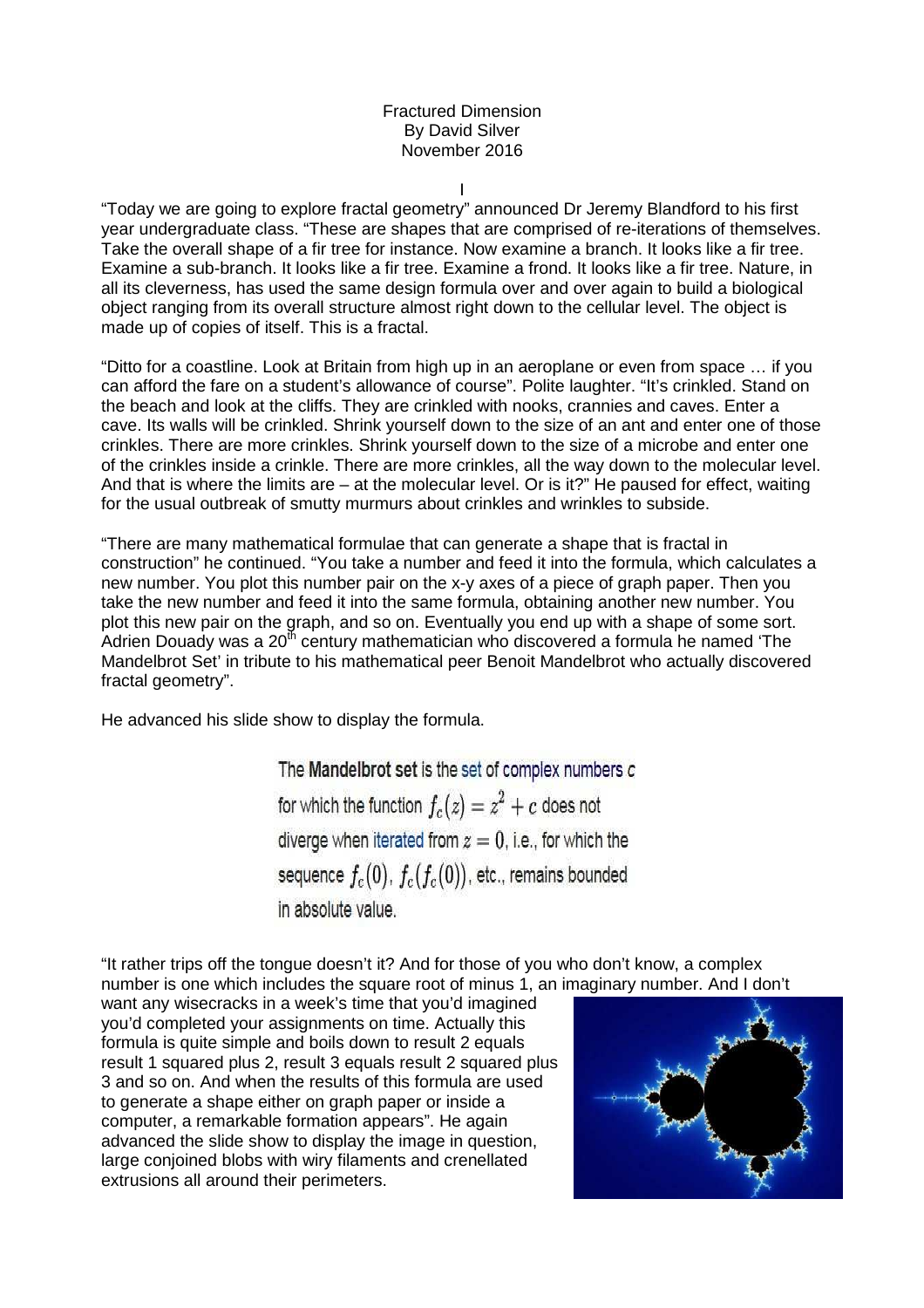He didn't mention that the formation had been nicknamed by some as The Snowman due to the fact that it seemed vaguely humanoid, resembling a stout but rather sinister snowman lying on its side. "The magical thing about this construct" he continued "is that if you were to use your computer to zoom into one of those crenellations … it's a bit difficult doing this on a piece of graph paper ha ha … your screen fills up with the magnified section and looks very much like the original".

Yes, you would again see a stout but rather sinister snowman lying on its side with wiry extensions and crenellated extrusions all around its perimeter. You could zoom into one of the new crenellations and again your screen would fill up with the magnified section which would look like … yes, a stout but rather sinister snowman lying on its side with wiry extensions and crenellated extrusions all around its perimeter.

He continued. "You can in theory repeat this process an infinite number of times, drilling down into an endless imaginary world. Some say you are peering into the foundations of the Universe. Some say you are viewing the depths of Hell itself". A cynical titter rippled through the class. But the class wasn't aware that that was what Blandford actually believed. A leading expert in computational mathematics and also a devoutly religious man, he had become obsessed with the idea that fractals held the key to how God Himself had designed Heaven, Earth, Hades and the interfaces between them. He belonged to a small and secretive group of like-minded thinkers who had named themselves The Mandelbrot Sect. Outsiders who are aware that the Mandelbrot Set and similar fractal constructs are neither two-dimensional nor three dimensional, but somewhere in between, 2.63 for example, might tend toward some sympathy with the Sect's view. Certainly the fact that an object with 2.63 dimensions can exist can instil creeping unease in even the sanest mind, sowing doubts about the apparent solidity and rationality of the universe.

Blandford had equipped his study with one of the most powerful scientific computers he could acquire with which to research his sect's theories. He would spend hours losing himself trying to establish the boundary between order and chaos. For some formulae, you might enter an initial number of, say 0.7 and receive a result of 0.54. You enter 0.54 and receive a result of 0.8. 0.8 begets 0.6, 0.6 gives 0.79 and so on. The numbers all cycle round a reasonably consistent range. Yet tweak the starting condition by just a minute amount, say to 0.7001 and the results might frustratingly become 197 then minus 5976543 then 453298746352 and so on as they spiral outward toward infinity, demanding a piece of graph paper larger than the entire known universe. Clearly in this case the formula has gone wild. Chaotic in fact. Just like the starting conditions for our Universe, according to the Sect, and actually something widely considered and discussed in scientific circles and amateur philosophy groups around the world. If one of those conditions had been slightly different - the strength of gravity for instance - we wouldn't be here now.

The Mandelbrot Sect believed that, by delving deeply enough into the nano-mathematical world of the Set, always following the Right Path to avoid the ghastly Region Of Chaos, the true construction of the universe would be revealed to the viewer, who would find him or her self sitting at the Left Hand of Satan and, more importantly, at the Right Hand of God as His Own Mathematician.

II

Dr Blandford lived alone. His wife had long since left him, citing as the reasons neglect, his serial infidelity with books of graph paper and computer programming languages and his involvement with a lunatic quasi-religious sect. Their daughter Laura was a perpetual Humanities student at a London university and Blandford would see her only every few weeks when she would drop in unannounced.